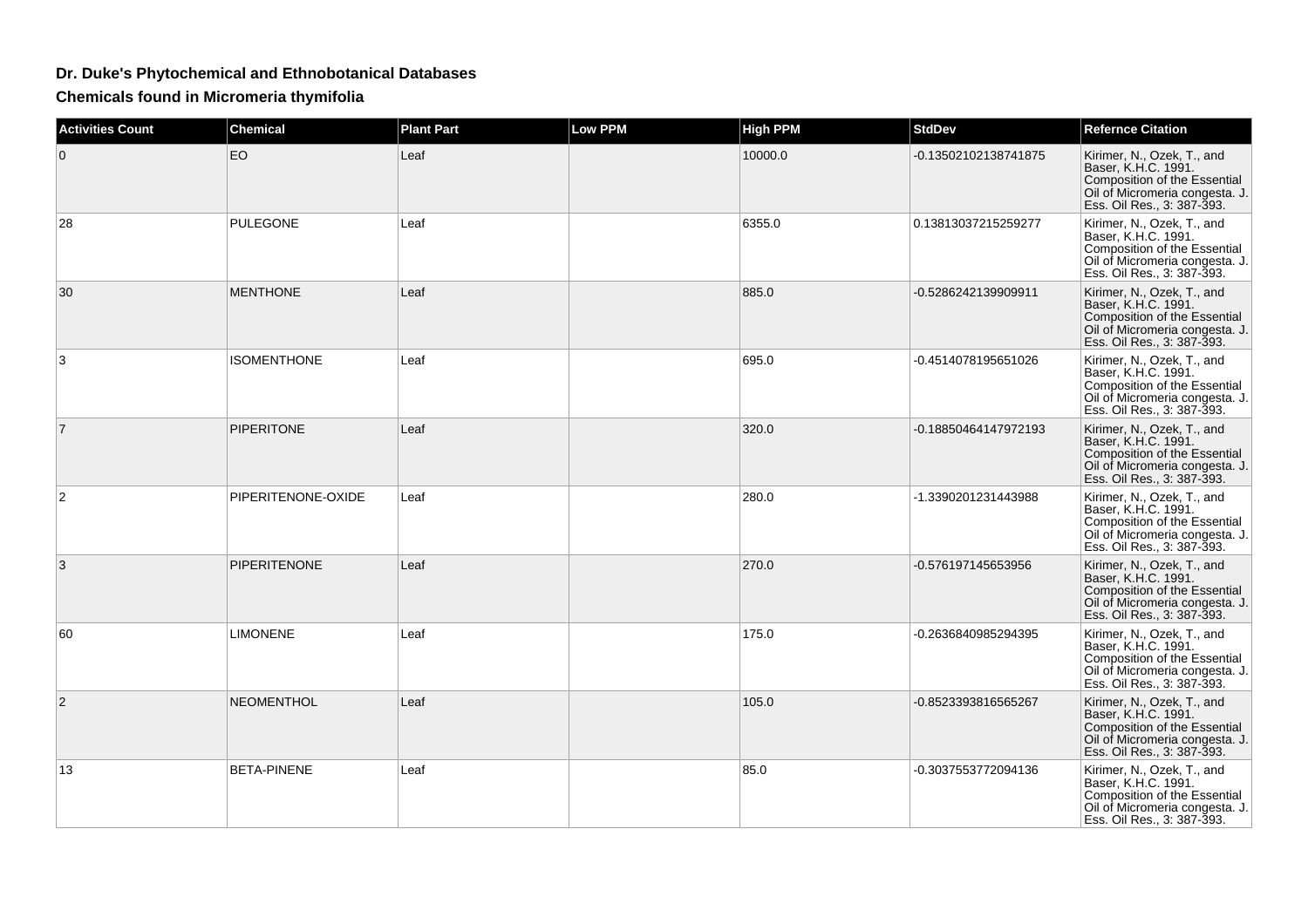| <b>Activities Count</b> | <b>Chemical</b>     | <b>Plant Part</b> | <b>Low PPM</b> | <b>High PPM</b> | <b>StdDev</b>        | <b>Refernce Citation</b>                                                                                                                          |
|-------------------------|---------------------|-------------------|----------------|-----------------|----------------------|---------------------------------------------------------------------------------------------------------------------------------------------------|
|                         | <b>YLANGENE</b>     | Leaf              |                | 85.0            | 0.6365239496641676   | Kirimer, N., Ozek, T., and<br>Baser, K.H.C. 1991.<br>Composition of the Essential<br>Oil of Micromeria congesta. J.<br>Ess. Oil Res., 3: 387-393. |
| 28                      | ALPHA-PINENE        | Leaf              |                | 65.0            | -0.22032442780749886 | Kirimer, N., Ozek, T., and<br>Baser, K.H.C. 1991.<br>Composition of the Essential<br>Oil of Micromeria congesta. J.<br>Ess. Oil Res., 3: 387-393. |
| 8                       | CARYOPHYLLENE-OXIDE | Leaf              |                | 55.0            | -0.21705677063538453 | Kirimer, N., Ozek, T., and<br>Baser, K.H.C. 1991.<br>Composition of the Essential<br>Oil of Micromeria congesta. J.<br>Ess. Oil Res., 3: 387-393. |
| 63                      | <b>MENTHOL</b>      | Leaf              |                | 45.0            | -0.6026032181246239  | Kirimer, N., Ozek, T., and<br>Baser, K.H.C. 1991.<br>Composition of the Essential<br>Oil of Micromeria congesta. J.<br>Ess. Oil Res., 3: 387-393. |
| 22                      | <b>MYRCENE</b>      | Leaf              |                | 35.0            | -0.1600457060081973  | Kirimer, N., Ozek, T., and<br>Baser, K.H.C. 1991.<br>Composition of the Essential<br>Oil of Micromeria congesta. J.<br>Ess. Oil Res., 3: 387-393. |
| 67                      | 1.8-CINEOLE         | Leaf              |                | 25.0            | -0.5270088504927087  | Kirimer, N., Ozek, T., and<br>Baser, K.H.C. 1991.<br>Composition of the Essential<br>Oil of Micromeria congesta. J.<br>Ess. Oil Res., 3: 387-393. |
| $\mathbf{1}$            | <b>COPAENE</b>      | Leaf              |                | 20.0            | -0.23492057223516888 | Kirimer, N., Ozek, T., and<br>Baser, K.H.C. 1991.<br>Composition of the Essential<br>Oil of Micromeria congesta. J.<br>Ess. Oil Res., 3: 387-393. |
| $\overline{7}$          | LINALYL-ACETATE     | Leaf              |                | 10.0            | -0.5105664348996242  | Kirimer, N., Ozek, T., and<br>Baser, K.H.C. 1991.<br>Composition of the Essential<br>Oil of Micromeria congesta. J.<br>Ess. Oil Res., 3: 387-393. |
| 41                      | <b>CAMPHOR</b>      | Leaf              |                | 10.0            | -0.24867787129781216 | Kirimer, N., Ozek, T., and<br>Baser, K.H.C. 1991.<br>Composition of the Essential<br>Oil of Micromeria congesta. J.<br>Ess. Oil Res., 3: 387-393. |
| 11                      | GAMMA-TERPINENE     | Leaf              |                | 5.0             | -0.36228255007918886 | Kirimer, N., Ozek, T., and<br>Baser, K.H.C. 1991.<br>Composition of the Essential<br>Oil of Micromeria congesta. J.<br>Ess. Oil Res., 3: 387-393. |